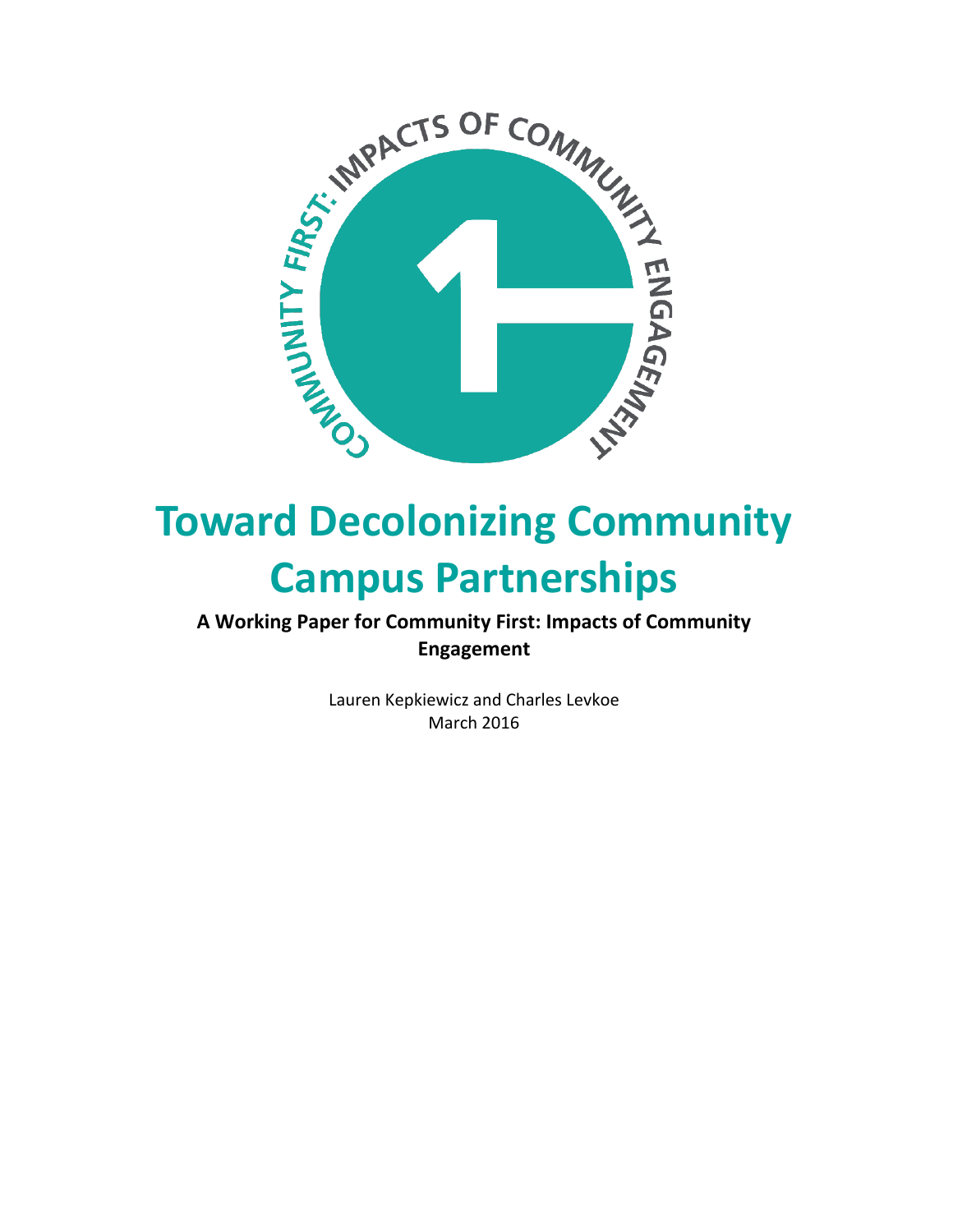

**Community First: Impacts of Community Engagement (CFICE),** a major SSHRC-funded project, aims to strengthen Canadian communities through action research on best practices of community-campus engagement. We ask how community-campus partnerships can be done to maximize the value created for non-profit, community based organizations in four key areas: poverty, community food security, community environmental sustainability, and reducing violence against women.

This research was supported by the Social Sciences and Humanities Research Council of Canada through the Community First: Impacts of Community Engagement Project.

or Community-Based Education





Social Sciences and Humanities Research Council of Canada

Conseil de recherches en sciences humaines du Canada



**Canada's Capital University**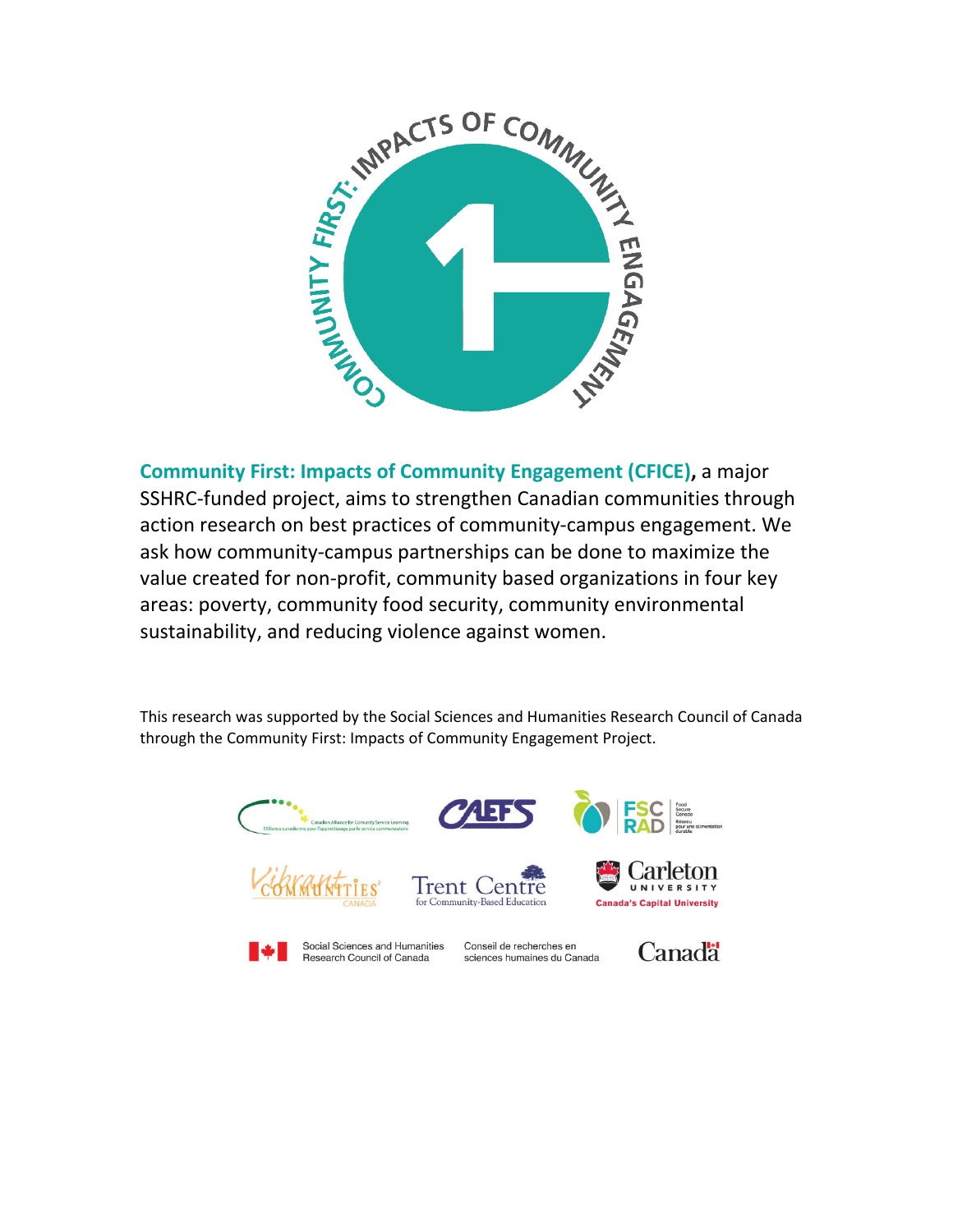

## **Toward Decolonizing Community Campus Partnerships: A Working Paper for Community First: Impacts of Community Engagement**

Since its establishment in 2012, Community First: Impacts of Community Engagement (CFICE) has focused on strengthening the ability of Canadian non-profits, universities, colleges and funding agencies to build more resilient communities. This pan-Canadian action research project has drawn from a social and environmental justice framework, leading participants (academic/community researchers and practitioners) to focus on the power relationships that create conditions of inequity and oppression. These issues include the impacts of patriarchy, capitalism, and racialization on individuals and societies more broadly. While many Hub projects have sought to address these structural impacts in Phase I of CFICE, our collective research has highlighted the need to focus on colonialism as a distinct but foundational structure of oppression. In the context of a settler colony such as Canada it is particularly important to understand and challenge the ways that our worldviews and practices have been shaped by and often reinforce colonial processes. Lawrence and Dua (2005) explain that settler colonialism in North America has been "maintained through policies of direct extermination, displacement, or assimilation . . . to ensure that Indigenous peoples ultimately disappear as peoples, so that settler nations can seamlessly take their place" (123). Colonial structures and relationships are reproduced in everyday practices including through research, teaching and community work.

This historical insight requires not only that we better understand and engage with how community-campus engagement (CCE), but to focus on how we might move towards and adopt a *decolonizing* framework. We recognize that settler colonialism in Canada is deeply intertwined with struggles against poverty, racism, corporate-led industrial food systems, violence against women, and ecological degradation. Decolonization, however, "offers a different perspective to human and civil rights based approaches to justice, an unsettling one, rather than a complementary one" (Tuck and Yang 2012, 36). It demands Indigenous selfdetermination and sovereignty, underlining the ways that 'no justice can happen on stolen land.' Below, we briefly review the concept of CCE in relation to social/environmental justice and decolonization. We conclude with some key questions for consideration relating to how decolonization might be part of working with diverse communities, but also how it might change the ways we currently engage with CCE. Although this framework may not be adopted by CFICE as a whole at this point in the project, we recommend that it be enacted through the Phase II working group structure within particular parts of our projects and with interested partners. From there, the learnings can be shared more broadly and possibly set the groundwork towards decolonizing CCE in our future work.

### **Community Campus Engagement and Social and Environmental Justice**

At the most basic level, CCE can be broadly described as a situation in which campus-based actors (including post-secondary students, postdoctoral fellows, instructors, professors and their institutions) work in partnership with practitioners in various sectors of the broader civil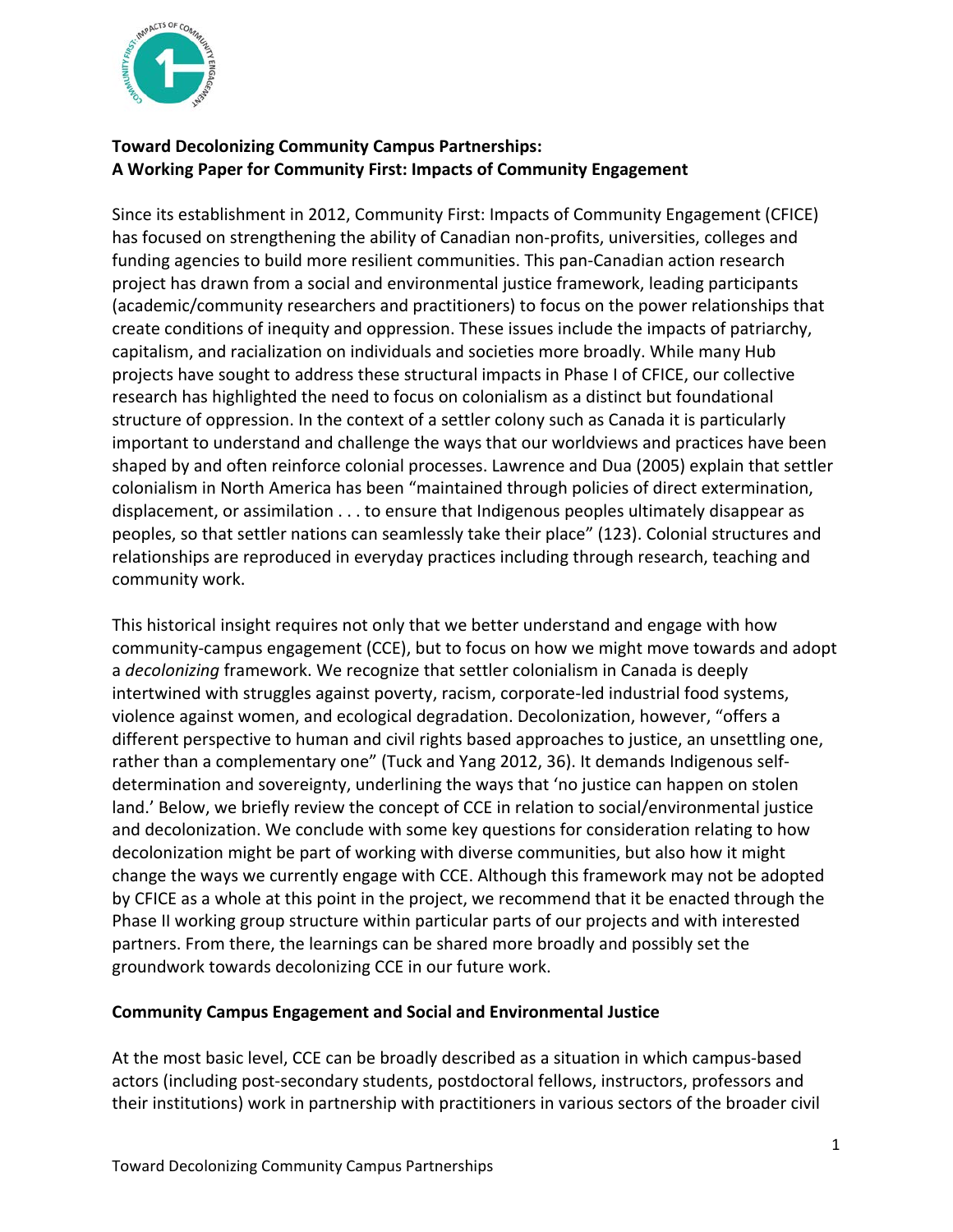

society (including the private, public and non-profit sectors, social movements and Indigenous communities). Through our collective work within CFICE, we have identified that CCE can entail a wide range of motivations, objectives and goals. In particular, many CCE partnerships are not based in social and environmental justice frameworks and do not challenge systems of inequality or endeavour to change social and ecological systems (McBride et al. 2006; Butin 2010; Butcher et al. 2011). While we acknowledge that these types of CCE can still have value for research, teaching and the work of non-profit organizations, we also recognize that these types of CCE can reinforce the status quo and may risk reproducing social inequities and environmental challenges (Dempsey 2010; Mitchell et al. 2012).

CCE partnerships that adopt transformative approaches have the potential to function as a democratizing and counter-normative methodology that supports social and environmental change by addressing structural inequities in partnership with community-based practitioners (Howard 1998; Mitchell 2008; Swords and Kiely 2010). This type of transformational CCE has the potential to build trusting and respectful relationships, examines and aims to change "the histories, social relations, and conditions that structure groups unequally" (Verjee 2012, 66), and "create[s] new structures of engagement" (Sheridan and Jacobi 2014, 13). Despite the benefits of these critical approaches to community-campus partnerships, few CCE projects have addressed the ways that teaching and research is deeply implicated in forms of colonialism and the ways that universities have historically been institutions of power (or more accurately, misuse of power). When done well, CCE relationships that do address the ongoing colonial context can collaboratively enhance knowledge and enact change.

### **Decolonization**

Decolonization is an unsettling process that aims to bring about "the repatriation of Indigenous land and life" (Tuck and Yang 2012, 1) centering everyday acts of Indigenous resistance and resurgence (Corntassel 2012; see also Simpson 2011). It is a process through which Indigenous peoples are self-determining, removing themselves from the control of the Canadian nationstate (Alfred 1999; Manuel and Derrickson 2015). At the heart of decolonization are the relationship(s) between people and land and that everything flows from that (Lowman and Barker, 2015). Reimagining relationships with land through a decolonial lens demands that we change how we think about and engage with land and how we structure our laws, policies and politics in relation to land (see Smith 2012; Tuck and Yang 2012; Walia 2012; Lowman and Barker 2015). Furthermore, this changing relationship must go beyond symbolic engagement, as land must be repatriated, settler property rights challenged, and the dominant property regime fundamentally changed. How we begin to engage in these processes will take different forms depending on our subject position within the colonial state. For example, as academics and community-based settler practitioners, we might begin by asking the question "whose traditional land are [we] on?" (Haig-Brown 2009, 4; see also Lowman and Barker 2015, 114), recognizing that settler colonialism is an ongoing structure (Wolfe 2006) and a distinct, but intersecting system of oppression (Lawrence and Dua, 2005; Byrd 2011; Smith 2012).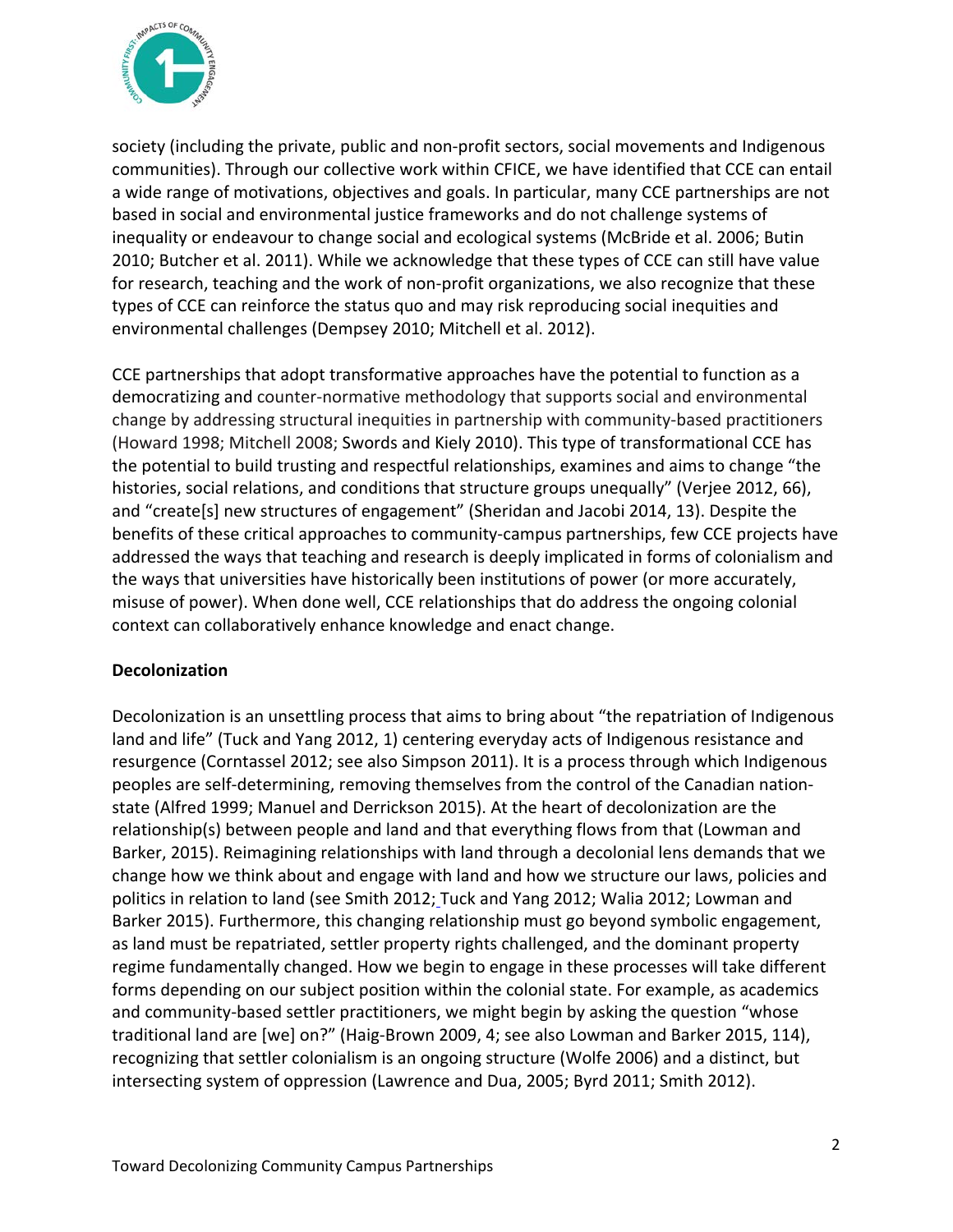

For settlers, the importance of self-education around the Canadian colonial project and understanding how our everyday practices (e.g. research, teaching, activism) are inextricably linked to European imperialism and colonialism is a necessary step towards decolonization. However, decolonization cannot be realized unless this self-education results in action that forwards Indigenous resurgence and nationhood. Even when this type of understanding is combined with action, settlers and academics must still "call into question the (im)possibility of non-Indigenous people and people in a university doing this work in light of the histories of research and universities' ongoing contributions to colonization" (Haig-Brown 2006, cited in Reinsborough and Barndt 2010). For settlers, decolonization means learning to live with the discomfort that results from the uncertainty of not knowing what the end result of a genuine shift to decolonization and justice might be. Further, it involves discouraging a false solidarity that is founded in guilt (yet another way of distancing people from one another) rather than real respect. Importantly, decolonization "is not a metaphor for other things we want to do to improve our societies and schools" and it is "not an approximation of other experiences of oppression" (Tuck and Yang 2012, 3) – e.g., a generic term for struggle against oppressive conditions and outcomes in the university or broader community. In summary, decolonization is a process that is based on, and works to realize Indigenous resurgence, self-determination, sovereignty, and nationhood, the repatriation of Indigenous land, and the reimagining of all our relationships to land.

### **Next Steps**

Addressing these issues is not only a process between the Canadian state, settler identity and Indigenous peoples. According to Wallace (2013), the conflict is "a broken relationship that is also inherently embedded in local context – in communities and between people" (8). Desire to transform these conflicts and mend relationships is what drives *decolonizing communitycampus engagement*.

Some questions for consideration:

- 1. How does decolonization as a framework strengthen CCE?
- 2. How might CCE forward a decolonial agenda (e.g. support Indigenous sovereignty and self-determination, identify and challenge ongoing processes of settler colonialism)?
- 3. Why are we, as CCE practitioners, adopting a decolonizing framework? What are our intentions in doing so? What cautions do we need to be aware of? How can we ensure we are not appropriating or co-opting the language of decolonization without enacting it?
- 4. How will CCE practitioners begin (or continue) to self-educate and educate others in relation to colonialism, decolonization, and Indigenous resurgence?
- 5. How can academics participate in CCE in light of the histories of research and universities' ongoing contributions to colonization?
- 6. How can projects (like CFICE) deal with the 'unsettling' and discomfort that is necessary for this type of work?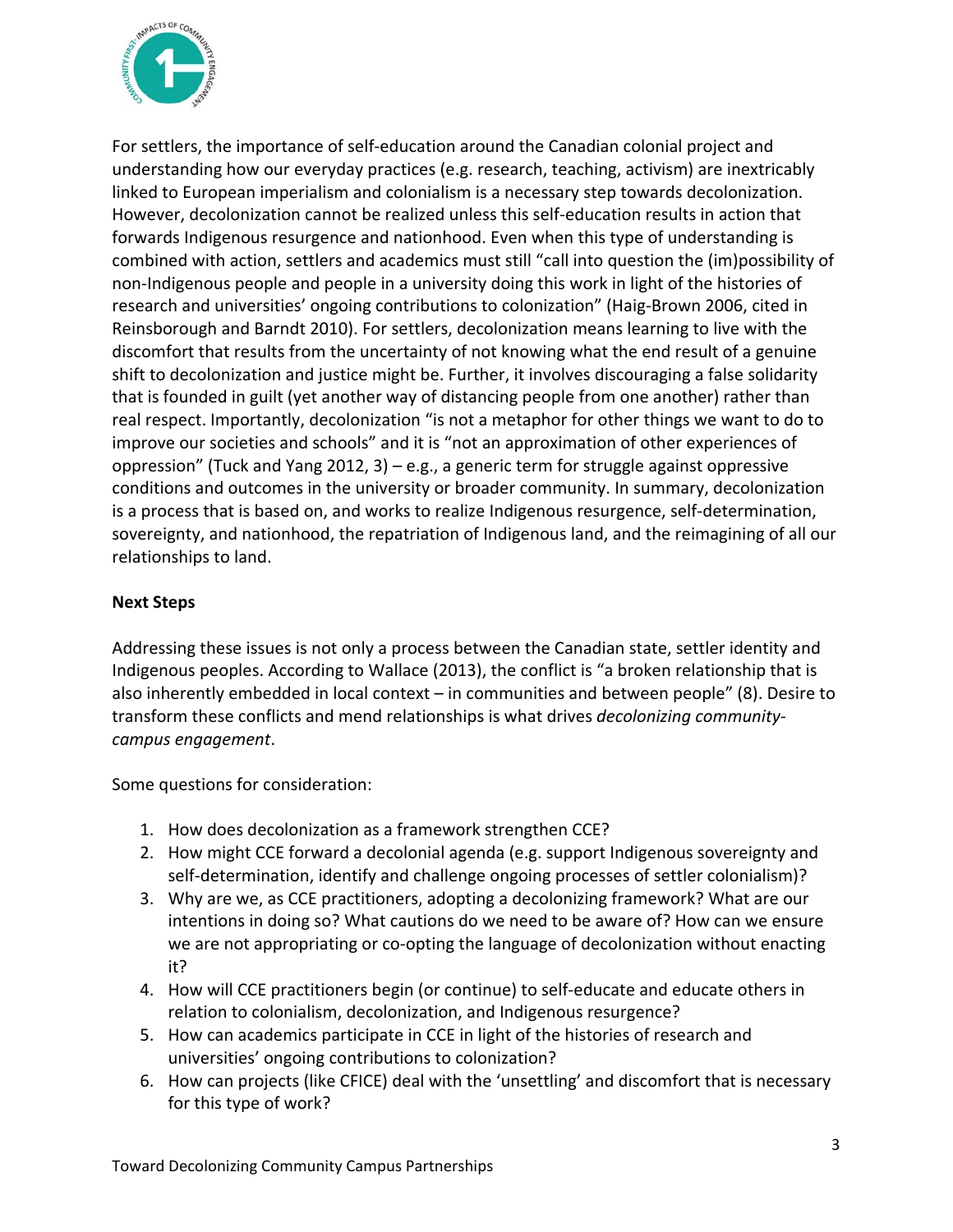

#### **References**

Alfred, T. 1999. *Peace, Power, Righteousness: An Indigenous Manifest.* New York: Oxford University Press.

Butcher, J., Bezzina, M., and Moran, W. (2011). Transformational partnerships: a new agenda for higher education. *Innovative Higher Education,* 36, 29–40.

Butin, D. 2010. *Service-learning in theory and practice: the future of community engagement in higher education.* New York: Palgrave Macmillan.

Byrd, J. 2011*. The Transit of Empire: Indigenous Critiques of Colonialism.* Minneapolis: University of Minnesota Press.

Corntassel, J. 2012. Re-envisioning resurgence: Indigenous pathways to decolonization and sustainable self-determination. *Decolonization: Indigeneity, Education & Society. 1*(1): 86-101.

Dempsey, S. 2010. Critiquing Community Engagement. *Management Communication Quarterl*, 24(3): 359-390.

Haig-Brown, Celia. 2009. Decolonizing Diaspora: Whose Traditional Land Are We On? *Cultural and Pedagogical Inquiry* 1(1): 4-21

Howard, J. P. (1998). Academic service learning: A counternormative pedagogy. *New Directions for Teaching and Learning*, (73), 21–29.

Lawrence, B. and E. Dua. 2005. Decolonizing Anti-Racism. *Social Justice.* 32(4), 120-143.

Lowman, E. B. & Barker, A. J. 2015. *Settler: Identity and Colonialism in the 21st Century.* Halifax & Winnipeg: Fernwood Publishing.

Manuel, A. & Derrickson, R. M. 2015. *Unsettling Canada: A National Wake-up Call.* Toronto: Between the Lines.

McBride, A. M., Brav, J., Menon, N., and Sherraden, M. 2006. Limitations of civic service: Critical perspectives. *Community Development Journal,* 41(3), 307-320.

Mitchell, T.D. 2008. Traditional vs. critical service-learning: Engaging the literature to differentiate two models. *Michigan Journal of Community Service Learning*, 14(2), 50–65.

Mitchell, T., Donahue, D., and Young-Long, C. 2012. Service Learning as a Pedagogy of Whiteness. *Equity and Excellence in Education*, 45(4): 612-629.